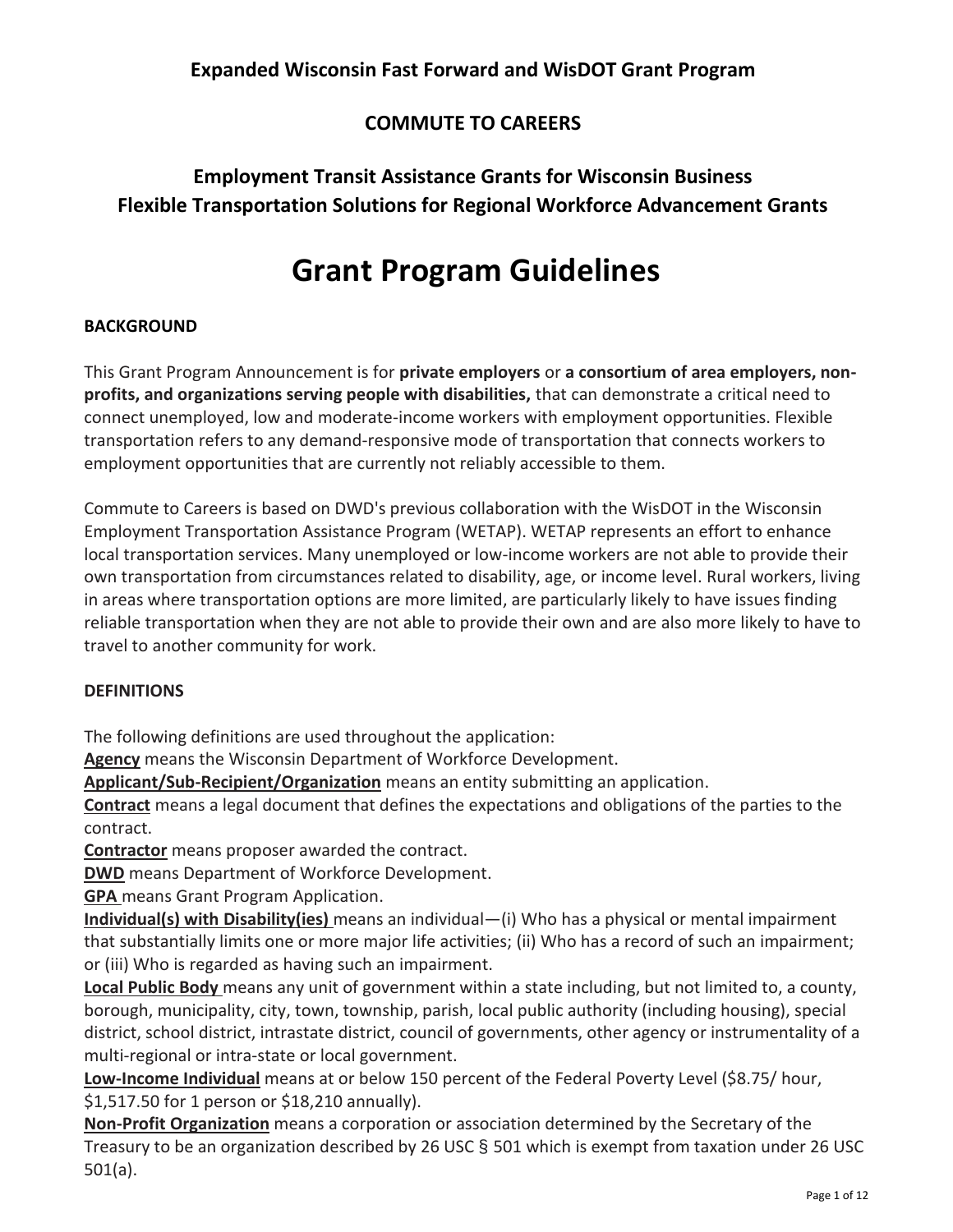**Program Grant** means the grant program funded by DWD through the Wisconsin Fast Forward Grant Program.

**State** means State of Wisconsin.

**Vehicle Grant** means the grant program funded by the Wisconsin Department of Transportation.

**WFF** means the Wisconsin Fast Forward Grant Program.

**WisDOT** means the Wisconsin Department of Transportation.

## **OBJECTIVES**

The priority of the Commute to Careers grant opportunity is to establish **affordable**, **self-sustaining, flexible** transportation programs that can grow and adapt to meet the needs of the employees and the employers which it serves. Employers, through investment in the transportation program, will gain access to a larger pool of workers, have fewer absences and less turnover of their employees related to logistic issues associated with transportation.

Potential transportation projects could include:

- Vanpool Systems
- Ridesharing and Carpooling activities
- Shuttles connecting areas not currently serviced by public transit, or providing Late-Night and weekend service of areas with limited transportation options
- Deviated Fixed Route Service
- The expansion or supplementation of existing flexible employer-based transportation programs

#### **AVAILABLE FUNDING**

 $\overline{a}$ 

The total funding available for Commute to Careers is \$8 million. The State does not guarantee to purchase any specific quantity or dollar amount; nor does the State guarantee the number of grants awarded. For additional details on this collaboration, please review the Grant Program Announcement at [http://www.wisconsinfastforward.com/wff\\_standard.htm](http://www.wisconsinfastforward.com/wff_standard.htm)

#### **Employment Transit Assistance Grants for Wisconsin Business (Program Grants)**

The Department of Workforce Development is making \$5 million available through its Wisconsin Fast Forward Grant Program (WFF) for the operational costs of running a transportation program. At least \$1,000,000 of DWD's funds is set aside for employment transportation services specific to workers with disabilities. For entities serving people with disabilities, transportation to employment-related training is an appropriate service to include in the grant proposal.

#### **Flexible Transportation Solutions for Regional Workforce Advancement Grants (Vehicle Grants)**

The Department of Transportation (WisDOT) is making \$3 million available<sup>1</sup> to meet evolving mobility needs in the form of Vehicle Grants for flexible transportation projects in addition to its traditional statewide WETAP program.

<sup>&</sup>lt;sup>1</sup> \$1.0 million of WisDOT's \$3 million contribution will go to traditional WETAP projects statewide. An application for the CY2019 program cycle will be released in the fall of 2018 on the [WisDOT WETAP website](https://wisconsindot.gov/Pages/doing-bus/local-gov/astnce-pgms/transit/wetap.aspx)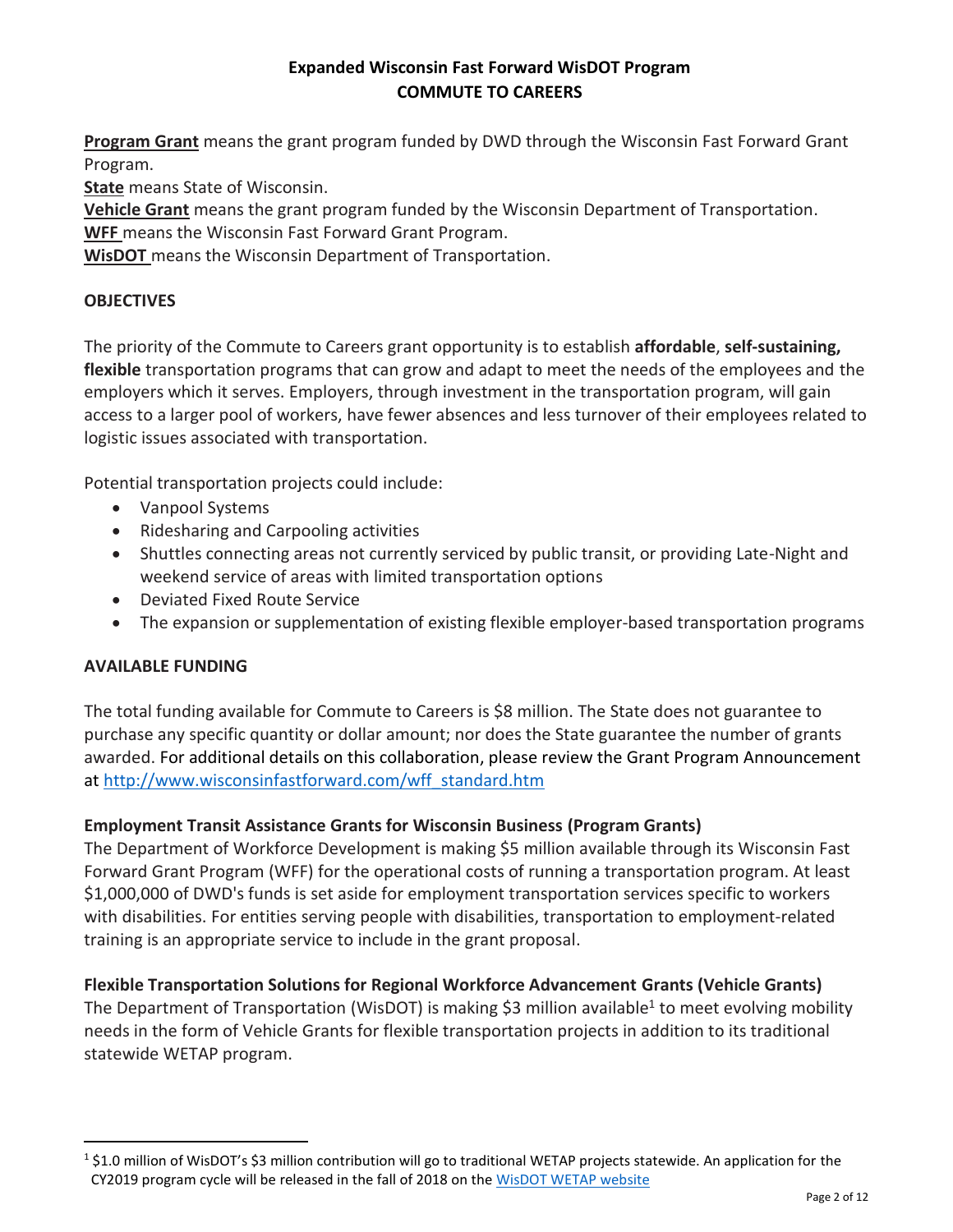## **APPLICATION, SCHEDULE AND SUBMISSION**

This guide is to assist in the completion of the application document and to provide additional information. Questions about this document or others concerning this grant opportunity can be directed to the Contacts listed at the end of this guide.

Download Grant applications and documents from [http://www.wisconsinfastforward.com/wff\\_standard.htm](http://www.wisconsinfastforward.com/wff_standard.htm)

**Grants are due September 5, 2018 at 3 p.m**. **CDT**. Submit complete applications and attachments via email to [WisconsinFastForward@dwd.wisconsin.gov](mailto:WisconsinFastForward@dwd.wisconsin.gov)

| <b>Schedule</b>                        |                                                                                                                                                                  |  |  |
|----------------------------------------|------------------------------------------------------------------------------------------------------------------------------------------------------------------|--|--|
| <b>GPA Released</b>                    | August 1, 2018                                                                                                                                                   |  |  |
| Proposals accepted via email           | <b>Email complete applications and attachments to</b><br>wisconsinfastforward@dwd.wisconsin.gov<br>by 3 PM on Wednesday September 5, 2018                        |  |  |
| Projected Grant Awards Announcement    | October 1, 2018                                                                                                                                                  |  |  |
| <b>Anticipated Contract Start Date</b> | October 15, 2018                                                                                                                                                 |  |  |
| <b>Funding Disbursement</b>            | On a rolling basis, upon verification and approval of<br>submitted expenses for purchases of vehicles by WisDOT<br>and/or for program operation expenses by WFF. |  |  |
| <b>Contract End Date</b>               | October 14, 2020                                                                                                                                                 |  |  |

#### **GRANT PROGRAM HIGHLIGHTS**

Commute to Careers has two funding opportunities:

- 1) Employment Transit Assistance Grants for Wisconsin Business ("Program Grants")
- 2) Flexible Transportation Solutions for Regional Workforce Advancement Grants ("Vehicle Grants")

Applicants can apply for one or both grants provided they meet the application requirements. Each application will be scored separately from the other if an applicant decides to apply for both grants.

Please indicate which grant (Program or Vehicle) the application documents belong to when submitting by including "Program Grant" and/or "Vehicle Grant" in the email subject line. If applying for both grants, applicants must submit complete application packets for each.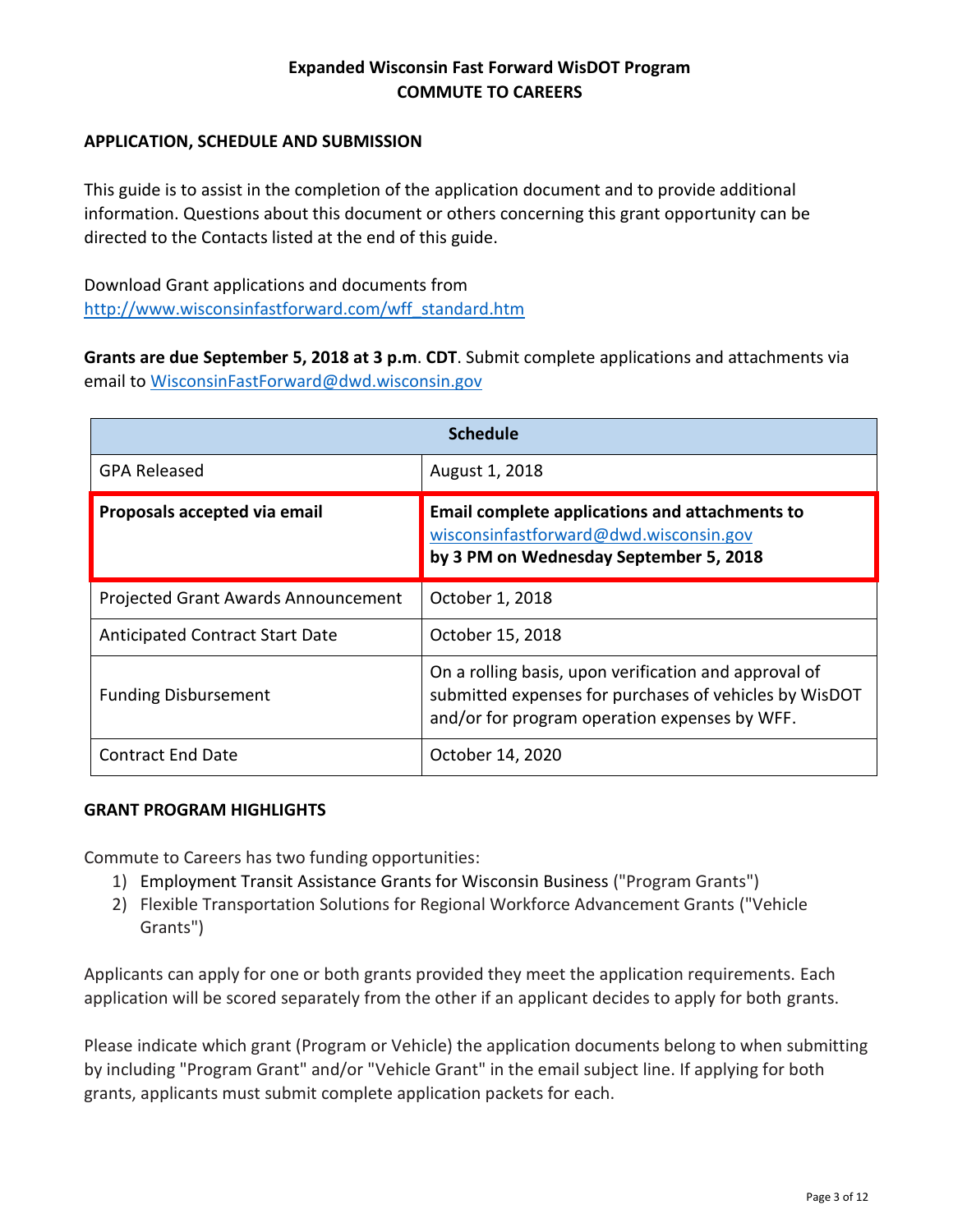# **Program Grants**

| <b>Grant Type</b>          | Wisconsin Fast Forward awards funds for two-year grants supporting the<br>development and operation of flexible transportation programs.                                                                                                                                                                                                                                                                                                                                                                                                                                                                                                                    |  |
|----------------------------|-------------------------------------------------------------------------------------------------------------------------------------------------------------------------------------------------------------------------------------------------------------------------------------------------------------------------------------------------------------------------------------------------------------------------------------------------------------------------------------------------------------------------------------------------------------------------------------------------------------------------------------------------------------|--|
| <b>Award Amount</b>        | \$5,000 to \$400,000                                                                                                                                                                                                                                                                                                                                                                                                                                                                                                                                                                                                                                        |  |
| <b>Eligible Applicants</b> | The Program Grant opportunity through WFF is open to applications from<br>Wisconsin entities that can demonstrate a critical need to transport<br>unemployed, low and moderate-income workers to employment opportunities<br>in Wisconsin: private employers in good standing, non-profit 501(c)(3)<br>organizations, or consortiums comprised of employers, non-profits and<br>organizations that serve people with disabilities. Organizations working with<br>people with disabilities may also provide transportation for their patrons to<br>access job training opportunities. Governmental entities are not eligible to<br>apply for Program Grants. |  |
| <b>Use of Grant funds</b>  | Establish a self-sustaining transportation program for low-income and other<br>under-resourced workers that provides flexible, enhanced transportation<br>solutions that can grow and can adapt to meet the needs of the employees and<br>the employers which it serves. These funds are available to serve the needs of<br>Wisconsin workers statewide.                                                                                                                                                                                                                                                                                                    |  |
| <b>Goals</b>               | The goal of the Flexible Transportation Solutions for Wisconsin Workers grant is<br>to provide low-income and other under-resourced workers with enhanced<br>transportation services to and from work and, if applicable, job training.<br>Improving and providing flexible, enhanced transportation services can improve<br>economic outcomes among these workers and increase employee retention for<br>employers throughout the State of Wisconsin.                                                                                                                                                                                                      |  |
| <b>Terms of Award</b>      | Grants will be awarded as cost reimbursement contracts, with an anticipated<br>contract start date of October 15, 2018. Upon contract execution, award<br>recipients will be allowed to incur costs. Costs, including match, must be<br>incurred between contract execution and end dates. All grant expenditures<br>must be completed by October 14, 2020. The grant award is intended to<br>support 24 months of activity. If additional time is needed to implement and<br>execute the program, a timeline extension of one calendar quarter may be<br>requested.                                                                                        |  |
| <b>Matching Funds</b>      | In the proposal, applicants should detail their ability to leverage financial<br>support for the transportation project as a demonstration of commitment.<br>Match may be in-kind and/or cash match equal to 20 percent of the grant<br>amount awarded (\$.20 grantee match for each \$1 of WFF award).                                                                                                                                                                                                                                                                                                                                                     |  |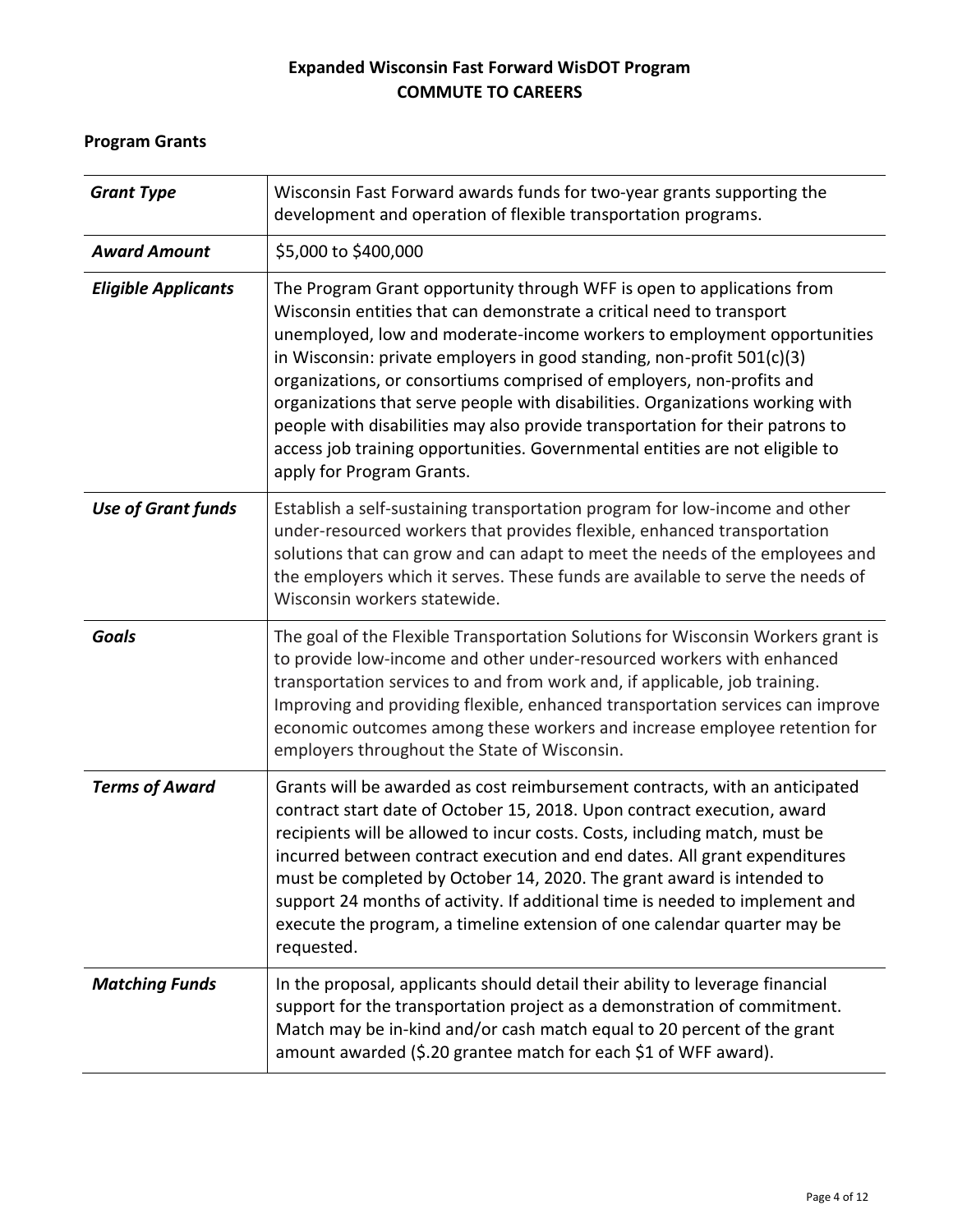## **Vehicle Grants**

| <b>Grant Type</b>          | WisDOT awards capital funds for the purchase of vehicles to meet evolving<br>workforce mobility needs.                                                                                                                                                                                                                                                                                                                                                     |  |
|----------------------------|------------------------------------------------------------------------------------------------------------------------------------------------------------------------------------------------------------------------------------------------------------------------------------------------------------------------------------------------------------------------------------------------------------------------------------------------------------|--|
| <b>Award Amount</b>        | \$3,000,000 is available                                                                                                                                                                                                                                                                                                                                                                                                                                   |  |
| <b>Eligible Applicants</b> | Wisconsin-based non-profits or local public bodies (including tribes).                                                                                                                                                                                                                                                                                                                                                                                     |  |
| <b>Use of Grant funds</b>  | Provide capital funds for the acquisition of vehicles to provide flexible,<br>enhanced transportation services in Milwaukee, Racine, Kenosha, Waukesha,<br>Washington, Ozaukee, Walworth, Sheboygan, Kewaunee, Manitowoc and Door<br>counties for low-income and other under-resourced workers earning up to 150<br>percent of the federal poverty rate (FPL).                                                                                             |  |
| <b>Goals</b>               | The goal of the Flexible Transportation Solutions for Regional Workforce<br>Advancement Grant program is to connect low-income and other under-<br>resourced workers with enhanced transportation services to and from their<br>workplace. Improving and providing flexible, enhanced transportation services<br>can improve the economic outcomes among these workers and increase<br>employee retention for employers throughout the State of Wisconsin. |  |
| <b>Terms of Award</b>      | Grants will be awarded as cost reimbursement contracts, with an anticipated<br>contract start date October 15, 2018. Upon contract execution, award<br>recipients will be allowed to begin the vehicle procurement process. Costs,<br>including match, must be incurred between contract execution and end dates.<br>All grant expenditures must be completed by October 14, 2020.                                                                         |  |
| <b>Matching Funds</b>      | In the proposal, applicants should detail their ability to leverage financial<br>support for the transportation project as a demonstration of commitment.<br>Match must be a cash match equal to 20 percent of the grant amount awarded<br>(\$.20 grantee match for each \$1 of WisDOT award).                                                                                                                                                             |  |

#### **GENERAL CONTRACTING INFORMATION AND APPLICANT RESPONSIBILITIES**

#### **A. Program Administration**

This program is offered by DWD in conjunction with WisDOT and funded by State of Wisconsin general program revenues and Federal Transit Administration (FTA) funds. The grant application process will be administered by the DWD Division of Employment & Training, Office of Skills Development, under the WFF grant program. The Program Grants will be administered by WFF staff.

The Vehicle Grants will be administered by WisDOT staff through DWD. Applicants are obligated to follow FTA grant reporting and certification requirements if they receive capital funds.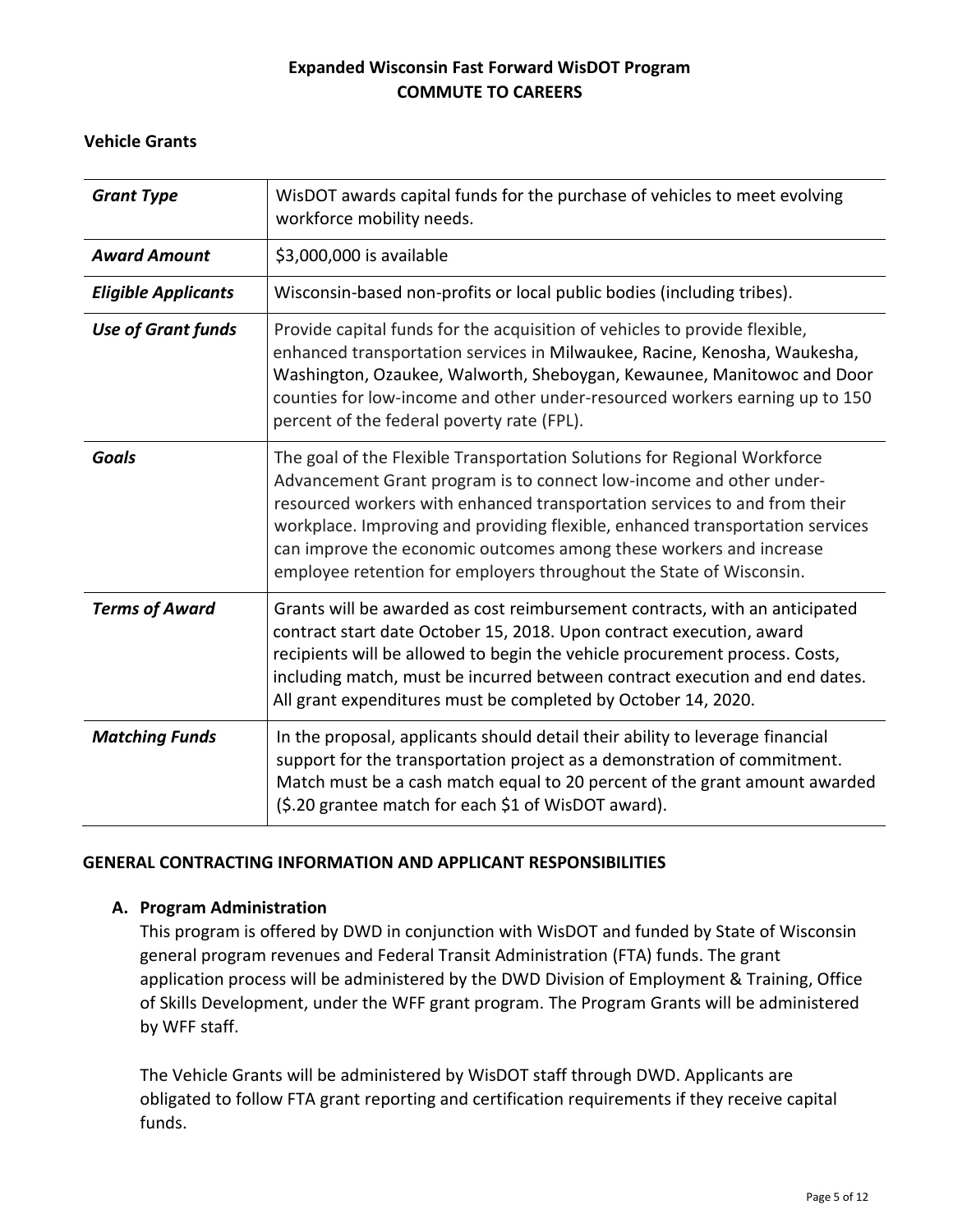## **B. Grant Range and Matching Requirement**

Program Grant applicants may request funding from \$5,000 to \$400,000 to develop and implement a flexible transportation project benefitting Wisconsin workers. Applicants must secure in-kind and/or cash match of 20 percent of the WFF grant award amount from employers or resources other than state funding.

Up to \$3,000,000 of federal funding is available to non-profit and local public bodies (including tribes) applying for Vehicle Grants. Vehicle Grant local match is 20 percent of the WisDOT award amount and must be cash (not in-kind).

#### **C. Eligible Purchases**

The intent of the program is award a grant to eligible entities for the development and implementation of a flexible transportation program. The proposed budget will be examined to determine the extent to which expense projections are reasonable, necessary and allowable for the operation of the project. Priority will be given to budgets that minimize administrative costs in favor of direct program costs.

Program Grants allowable costs include:

- Upkeep and maintenance of vehicles being used for employee transportation
- Vehicle insurance and driver liability insurance
- Training, development, and licensure for drivers and other staff employed by the transportation provider
- Marketing, expansion, and activities supporting the long-term sustainability of the transportation project
- Fuel and related expenses for project vehicles
- No more than five percent of the total project budget may be allocated to administrative expenses

Wisconsin Fast Forward funds may not be used for proposal development, the purchase of real estate or other capital assets/equipment, facility construction or remodeling, traditional public or private Kindergarten-12th grade education, tuition or trainee wages, stipends or fringe benefits.

Vehicle Grants allowable costs include:

• The purchase of a federally procured vehicle

#### **D. Reimbursement Payments and Award**

Both Program Grants and Vehicle Grants work on a reimbursement process, meaning the applicant will incur upfront costs and then submit supporting documentation and invoices for reimbursement using the State's COntract Management and Expenditure Tracking System (COMET) to WFF or WisDOT.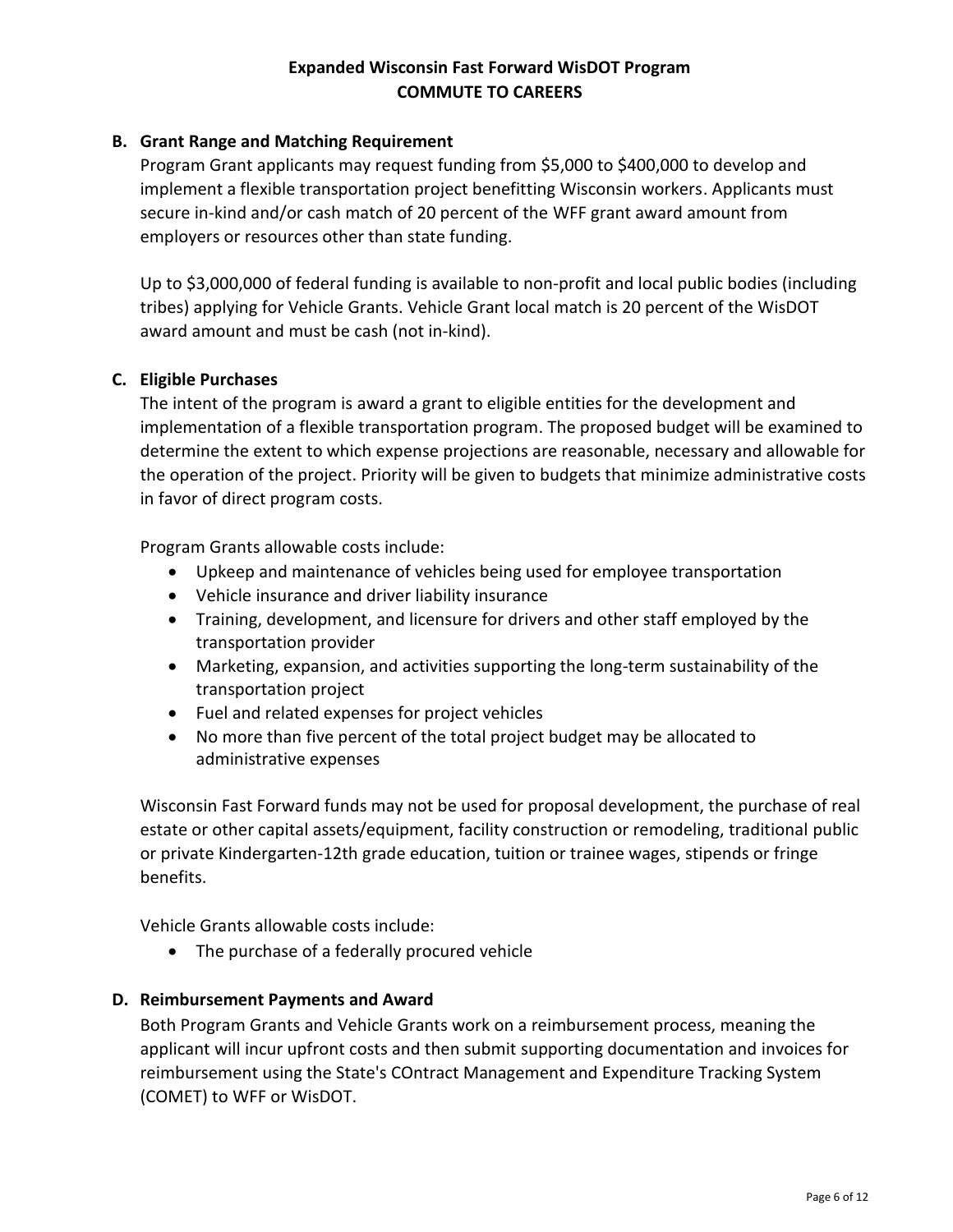Upon invoice and documentation approval, WFF payments will be disbursed via Automated Clearing House (ACH) transactions through COMET. WisDOT payments will be disbursed as checks.

Please note:

- In compliance with the Office of the State Comptroller rules and regulations, no grant recipient shall spend grant funds until a contract has been fully executed with DWD or WisDOT.
- Upon contract execution, recipients will be allowed to incur costs. Reimbursable costs may be incurred from the date of contract execution through October 14, 2020. Expenses incurred after October 14, 2020 will not be reimbursed by this program. Requests for reimbursement may be submitted no later than January 12, 2021.
- Grantees will forfeit any remaining funds that are unused after the contract expires. For Program Grants, WFF shall give due consideration to any extenuating circumstances presented in writing by the applicant and may waive this restriction at its discretion.
- As a condition of funding Program Grants, WFF requires that the awardee report data and information about participation, partnerships, supportive services, program referrals and placements for the next three fiscal years for both auditing and pilot evaluation purposes.
- As a condition of funding Vehicle Grants, WisDOT requires that the awardee report data and information about eligible riders, actual ridership, number of trips and one-way rides, vehicle mileage, and trip purpose for each vehicle for the next three fiscal years for both auditing and pilot evaluation purposes.

# **PROGRAM GRANT DETAILS**

# **A. Eligibility**

Wisconsin private businesses; consortia; or partnerships consisting of Wisconsin employers, non-profits and organizations working with people with disabilities, that target transportation to businesses employing Wisconsin workers, may apply. Applicant organizations may apply independently and can apply as the lead organization of a consortium of several local employers. Proposals submitted on behalf of a consortium of providers must include in the application a description of the roles and responsibilities of the lead applicant and each coapplicant. A signed memorandum of understanding defining the roles of all identified parties is required for any consortium-based application.

# **B. Review of Applications**

WFF program staff and an impartial evaluation committee will evaluate grant applications for compliance with grant guidelines and specifications cited in this document and assign a score based on the selection criteria.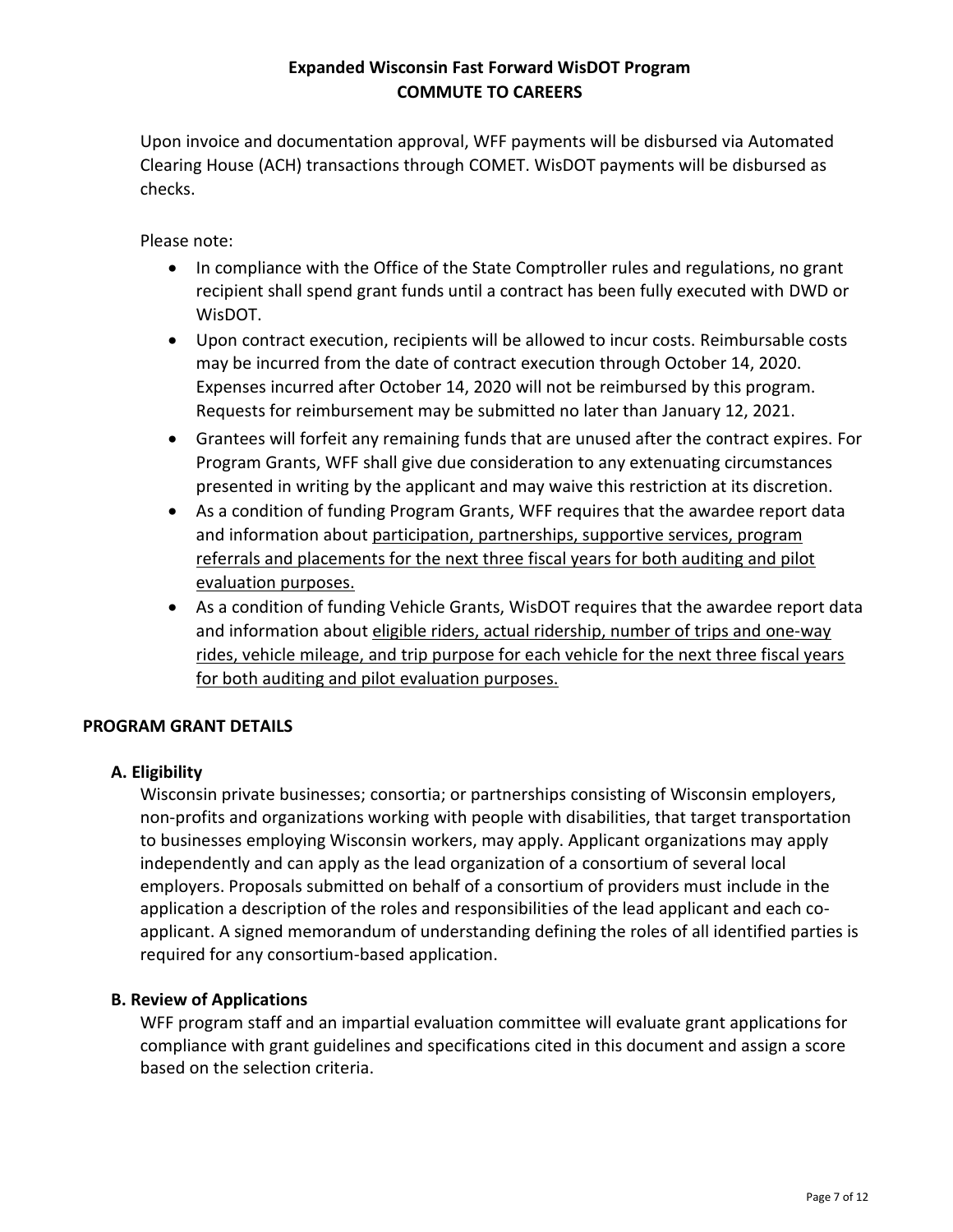## **C. Selection Criteria**

Applications will be selected based on overall scores in the following areas, with a possible total of 100 base points and 10 bonus points:

|                | <b>Selection Criteria</b>                           | <b>Base Points</b> | <b>Bonus Points</b>                                                                                                                                              |
|----------------|-----------------------------------------------------|--------------------|------------------------------------------------------------------------------------------------------------------------------------------------------------------|
| $\mathbf{1}$   | <b>Project Need</b>                                 | 20                 | <b>NA</b>                                                                                                                                                        |
| $\overline{2}$ | Implementation, Project Design,<br>and Deliverables | 25                 | <b>NA</b>                                                                                                                                                        |
| 3              | Local Stakeholder Support                           | 20                 | <b>NA</b>                                                                                                                                                        |
| 4              | <b>Budget and Sustainability Model</b>              | 15                 | Up to 5 additional points: Describe<br>any existing program-related<br>partnerships and roles with<br>businesses, service or training<br>providers in the region |
| 5              | Outreach and Marketing Plan                         | 10                 | <b>NA</b>                                                                                                                                                        |
| 6              | Reporting and Evaluation                            | 10                 | <b>NA</b>                                                                                                                                                        |
|                | <b>TOTAL</b>                                        | 100                |                                                                                                                                                                  |

- 1. **Project Need:** Applicants should thoroughly establish the need for the specific type of transportation supportive services they are proposing to implement. Description should include how the program partners have estimated initial ridership as well as an analysis of the other available transportation alternatives that are currently available and how this program provides a significantly better or more accessible alternative for the target population. Applicants are also encouraged to include service and route maps when doing so will help to explain the program choices regarding service areas and times.
- 2. **Implementation, Project Design, and Deliverables:** Applicants must provide a timeline for all key project activities. Applicants are also expected to include a list of the key staff, a program budget, and any other information necessary to evaluate the overall design of the project.
- 3. **Local Stakeholder Support:** Applicants will include a letter of attestation regarding partnership expectations, role in the project, and any other elements that inform the program. Any source of leveraged funds must also clearly indicate the source of the funding and describe how it supplements the project.
- 4. **Budget and Sustainability Model:** Applicants in addition to including the letters of attestation and documenting the 20 percent match in the program budget should discuss specific strategies for growing and sustaining the transportation program. Applicants should describe any program elements that will increase the likelihood of the project to be selfsustaining in the long-term.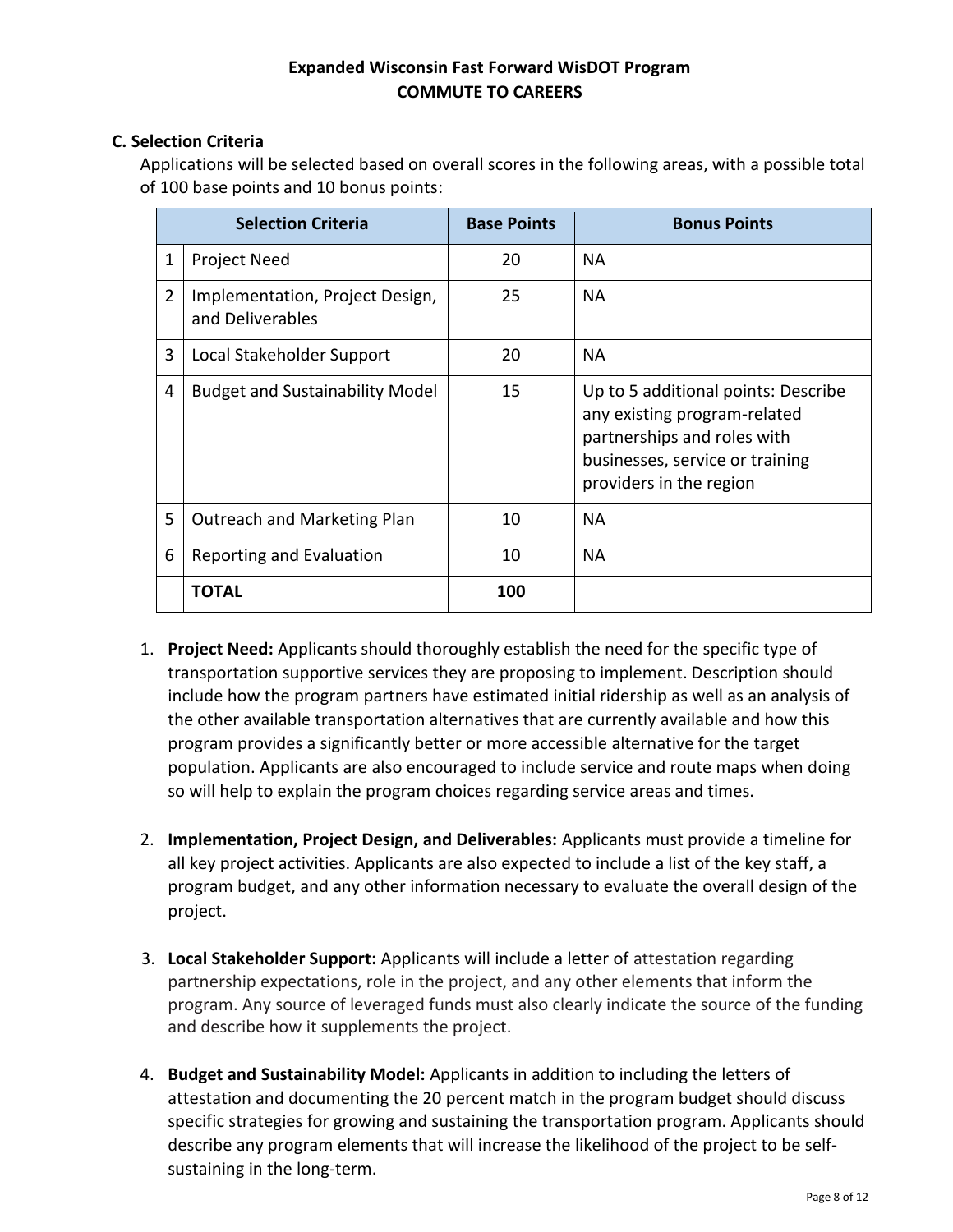- 5. **Outreach and Marketing Plan:** Applicants should explain how employees and other potential clients in the service area will learn about, and participate in, the transportation program. Include relevant information on partnerships with social services organizations, local workforce development and economic development entities, employers, or any other strategic relationships that will help connect low income workers in need to the transportation services being offered.
- 6. **Reporting and Evaluation:** Applicants will include information on the reporting and evaluation methodology and strategy they will be using the gauge the impact and success of the transportation program.

#### **VEHICLE GRANT DETAILS**

#### A. **Eligibility**

- Non-profit organizations
- Local Public Bodies (including Tribes)

#### B. **Review of Applications**

WisDOT staff and an impartial evaluation committee will evaluate grant applications for compliance with grant guidelines and specifications cited in this document and assign a score based on the selection criteria.

#### C. **Selection Criteria**

Applications will be selected based on overall scores in the following areas, with a possible total of 100 base points and 10 bonus points.

| <b>Selection Criteria</b> |                                                  | <b>Base Points</b> |
|---------------------------|--------------------------------------------------|--------------------|
|                           | Project Need                                     | 20                 |
| 2                         | Implementation, Project Design, and Deliverables | 25                 |
| 3                         | Local Stakeholder Support                        | 20                 |
| 4                         | <b>Budget and Sustainability Model</b>           | 15                 |
| 5                         | Outreach and Marketing Plan                      | 10                 |
| 6                         | Reporting and Evaluation                         | 10                 |
|                           | <b>TOTAL</b>                                     | 100                |

- 1. **Project Need:** Applicants should describe the need for the specific type of transportation supportive services they are proposing to implement. Description should include how their program has estimated initial ridership as well as an analysis of the other available transportation alternatives that are currently available and how this program provides a significantly better, fills gaps, and/or more accessible alternative for the target population.
	- i. Applicants may attach/include route maps or other visuals with the proposal.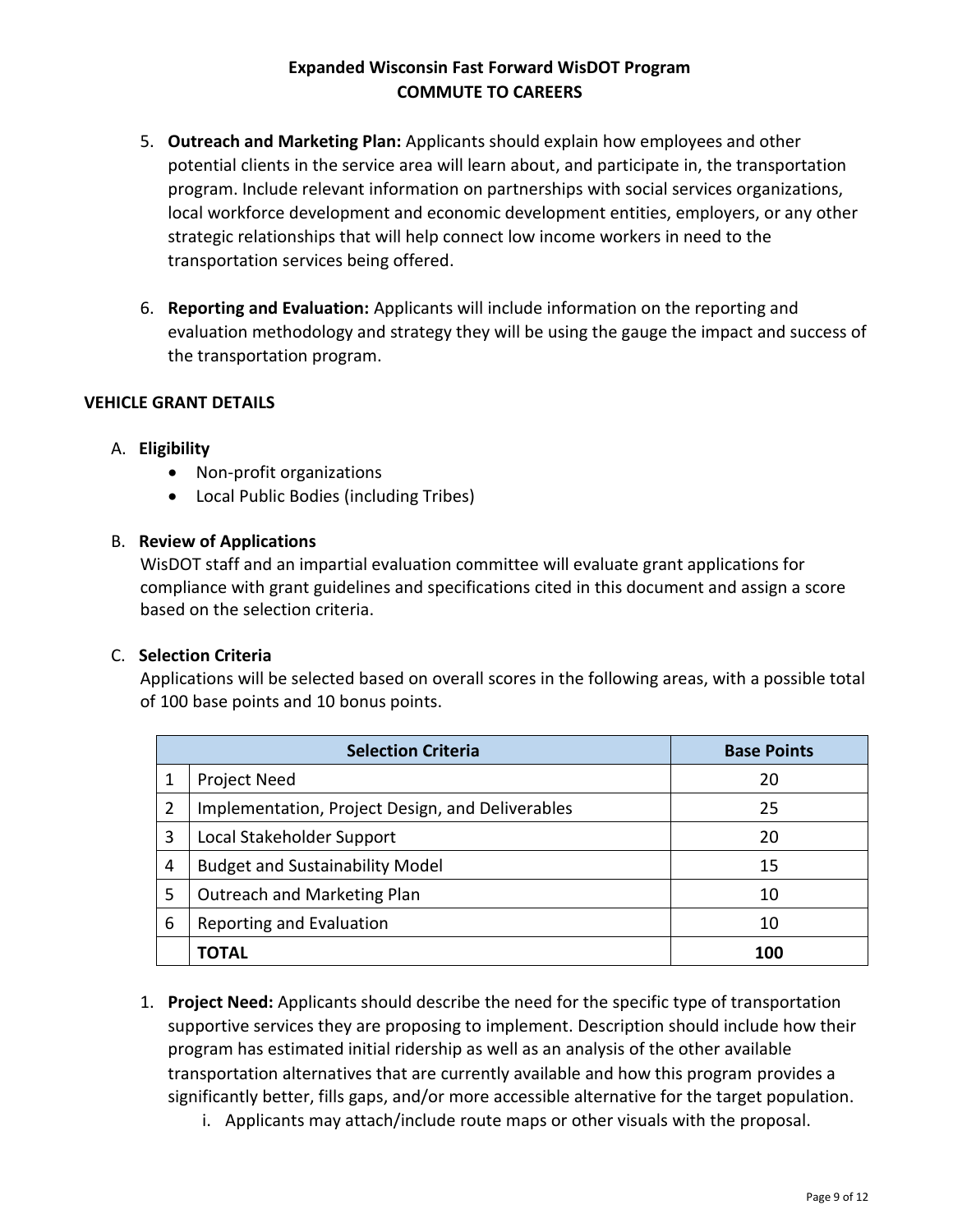- 2. **Implementation, Project Design, and Deliverables:** Applicants must provide a timeline for all key project activities. Applicants are also expected to include a list of the key staff, a program budget, and any other information necessary to evaluate the overall design of the project.
	- i. Applicants should describe potential implementation obstacles and mitigation plans.
	- ii. Applicants will also have to describe how the organization will oversee vehicle and project administration for the lifetime of the vehicle.
- 3. **Local Stakeholder Support:** Applicants will include a letter of attestation regarding partnership expectations, role in the project, and any other elements that inform the program. Any source of leveraged funds must also clearly indicate the source of the funding and describe how it supplements the project.
	- i. Applicants must also describe how they will work with existing transportation services.
- 4. **Budget and Sustainability Model:** Applicants, in addition to including letters of attestation and documenting 20 percent cash match in the program budget, should discuss specific strategies for growing and sustaining the transportation program. This could include ridership fares, advertisements, donations, etc.

Applicants should describe how grant funds (and vehicle) will be replaced and any program elements that will increase the likelihood of the project to be self-sustaining in the longterm.

- 5. **Outreach and Marketing Plan:** Applicants should explain how employees and other potential clients in the service area will learn about, and participate in, the transportation program. Include relevant information on partnerships with social services organizations, local workforce development and economic development entities, employers, or any other strategic relationships that will help connect low income workers in need to the transportation services being offered.
	- i. Applicants should include how their organization will target riders (with an emphasis on low-income workers) and employers to participate in services.
- 6. **Reporting and Evaluation:** Applicants will include information on the reporting and evaluation methodology and strategy they will be using the gauge the impact and success of the transportation program.
	- i. Organizations should describe how they will track one-way rides, mileage, and trip purpose for each vehicle awarded through this grant award.

# D. **Vehicle Types**

Table 1, Vehicle Types, is an example of common vehicle types used in employment transportation services. Applicants may use this list to assist in completing the budget section of the application for Vehicle Grants.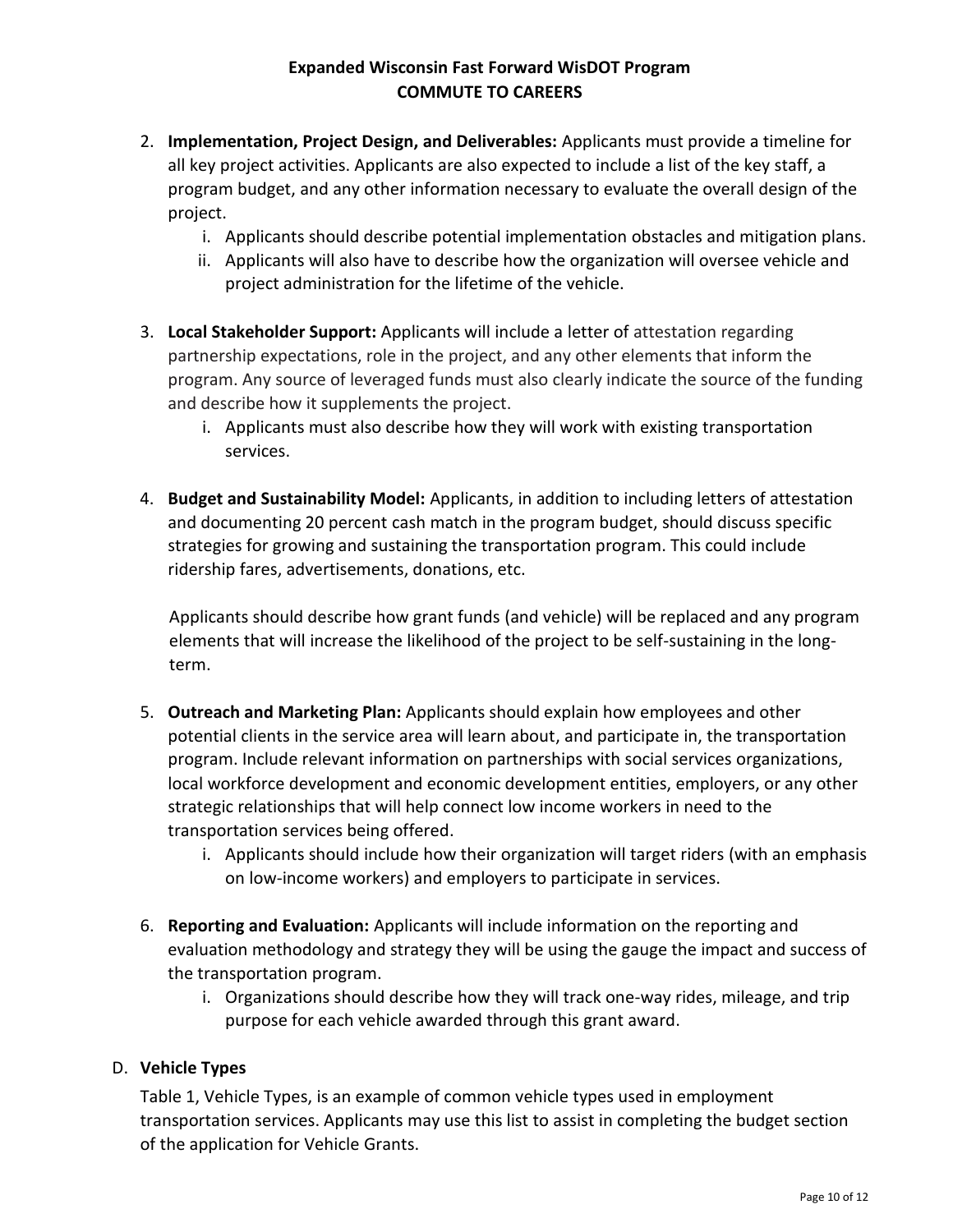#### **Table 1, Vehicle Types**

| <b>Vehicle Type</b>            | <b>Passengers</b>                        | <b>Total Estimated</b> | <b>Total Estimated</b> |  |
|--------------------------------|------------------------------------------|------------------------|------------------------|--|
|                                | (not including driver)                   | Cost                   | <b>Local Share</b>     |  |
| Minivan                        | 7 passengers                             | \$26,000               | \$5,200                |  |
| Minivan Accessible Side Load   | 3 passengers, 1 wheelchair               | \$37,357               | \$7,471                |  |
|                                | position                                 |                        |                        |  |
| Minivan Accessible Rear Load   | 3 passengers, 2 wheelchair               | \$37,000               | \$7,400                |  |
|                                | positions                                |                        |                        |  |
| Transit/Bariatric Vehicle      | 3 passengers, 2 wheelchair               | \$45,700               | \$9,140                |  |
| Accessible Rear Load           | positions                                |                        |                        |  |
| <b>Transit Wagon</b>           | 15 passengers                            | \$40,000               | \$8,000                |  |
| <b>Minibus</b>                 | 12 passengers                            | \$49,057               | \$9,811                |  |
| Minibus Accessible             | 6 passengers, 2 wheelchair               | \$52,274               |                        |  |
|                                | positions                                |                        | \$10,455               |  |
| Minibus Accessible Diesel      | 3 passengers, 2 wheelchair               | \$58,720               | \$11,744               |  |
|                                | positions                                |                        |                        |  |
| Minibus Accessible Single Rear | 3 passengers, 2 wheelchair               | \$54,661               | \$10,932               |  |
| Wheel                          | positions                                |                        |                        |  |
| <b>Medium Bus Accessible</b>   | 10 passengers, 2 wheelchair              | \$56,872               | \$11,374               |  |
|                                | positions                                |                        |                        |  |
| Medium Bus Accessible          | 3 passengers, 2 wheelchair               | \$64,718               | \$12,944               |  |
| Honeycomb Fiberglass           | positions                                |                        |                        |  |
| Large Cutaway Bus              | 21 passengers                            | \$65,000               | \$13,000               |  |
| Large Cutaway Bus Accessible   | 20 passengers, 2 wheelchair<br>positions | \$90,578               | \$18,116               |  |
| Large Cutaway Bus Accessible   | 20 passengers, 2 wheelchair              |                        |                        |  |
| Honeycomb Fiberglass           | positions                                | \$98,984               | \$19,797               |  |
| <b>Conventional Bus</b>        | 26 passengers, 2 wheelchair              |                        |                        |  |
|                                | positions                                | \$125,630              | \$25,126               |  |
| 30' Heavy Duty Bus             | 27 passengers, ADA                       | \$337,000              | \$67,400               |  |
|                                | compliant                                |                        |                        |  |
| 35' Heavy Duty Bus             | 30 passengers, ADA                       | \$390,200              | \$78,040               |  |
|                                | compliant                                |                        |                        |  |

#### 7. **Federal Requirements**

Any applicant applying for a Vehicle Grant, must download, complete, and submit ATTACHMENT 1 - FEDERAL REQUIREMENTS with their application. If the ATTACHMENT 1 - FEDERAL REQUIREMENTS document is not submitted or incomplete, the application will not be reviewed.

ATTACHMENT 1 - FEDERAL REQUIREMENTS is available for download at [http://www.wisconsinfastforward.com/wff\\_standard.htm](http://www.wisconsinfastforward.com/wff_standard.htm)